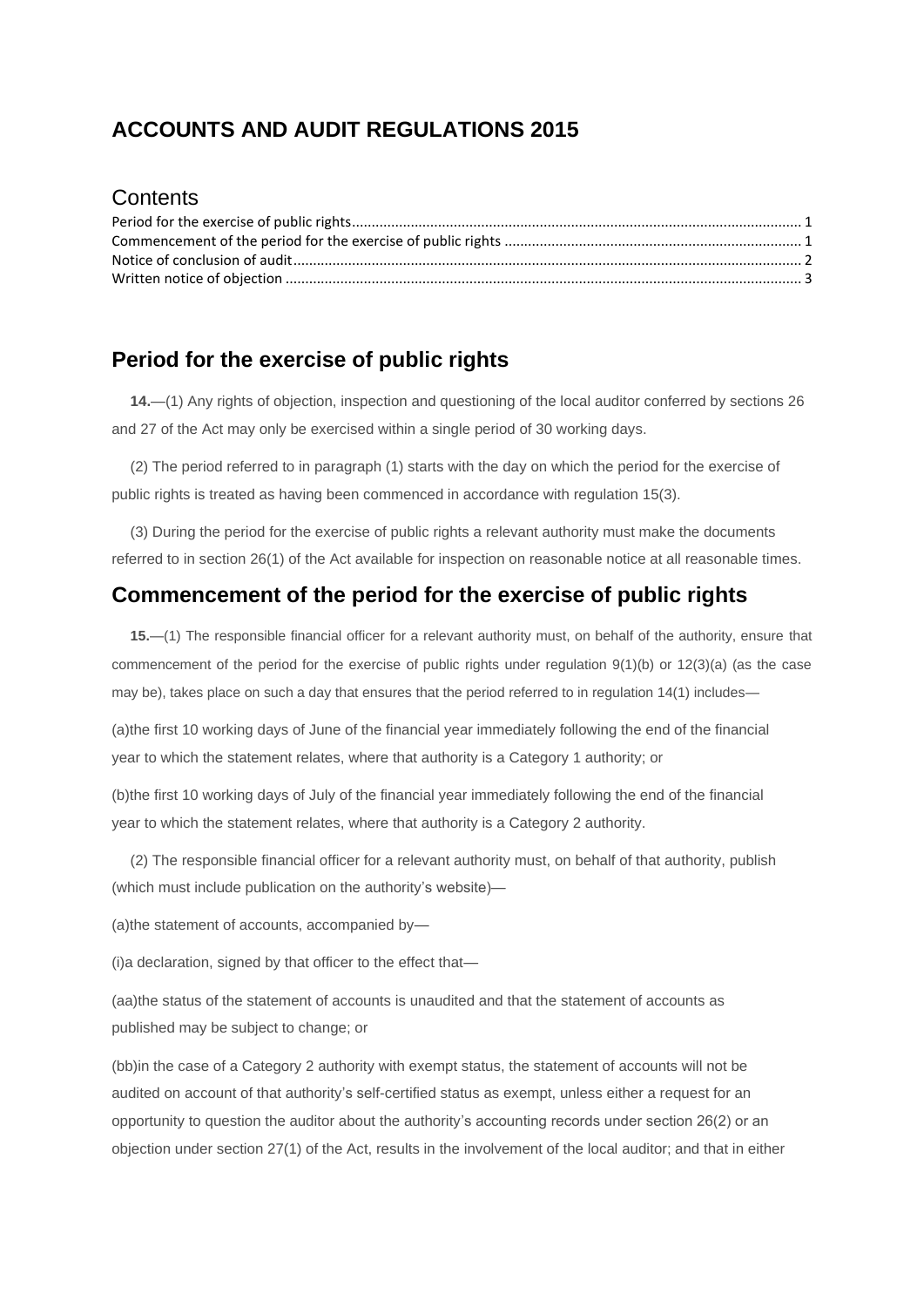of those circumstances the audit will be limited to that required by section 20 of the Act as modified by the Smaller Authorities Regulations(**[1](http://www.legislation.gov.uk/uksi/2015/234/regulation/15/made#f00022)**);

(ii)the annual governance statement prepared in accordance with regulation 6(1)(b), whether or not that statement has been approved in accordance with regulation 6(2)(b) or 6(3)(b) (as the case may be); and

(iii)where the authority in question is a Category 1 authority, the narrative statement prepared in accordance with regulation 8;

(b)a statement that sets out—

(i)the period for the exercise of public rights;

(ii)details of the manner in which notice should be given of an intention to inspect the accounting records and other documents;

(iii)the name and address of the local auditor;

(iv)the provisions contained in section 26 (inspection of documents etc.) and section 27 (right to make objections at audit) of the Act, as they have effect in relation to the authority in question; and

(v)in the case of a Category 2 authority with exempt status, the provisions contained in section 25 of the Act (inspection of documents etc.) as they have effect in relation to the authority in question.

(3) The period for the exercise of public rights is treated as being commenced on the day following the day on which all of the obligations specified in paragraph (2) have been fulfilled, insofar as they are applicable to the authority in question.

(4) In this regulation "statement of accounts" means—

(a)in relation to a Category 1 authority, a statement of accounts that has been signed, dated and confirmed in accordance with regulation 9(1)(a);

(b)in relation to a Category 2 authority, a statement of accounts that has been considered, approved, signed and dated in accordance with the procedure set out in regulation 12(2);

but has not yet had entered on it a certificate in accordance with section 20(2)(a) of the Act that the auditor has completed the audit in accordance with the Act.

(**1**)

See regulation 12 of the Smaller Authorities Regulations for the application of section 20 of the Act in relation to a Category 2 authority with exempt status.

### <span id="page-1-0"></span>**Notice of conclusion of audit**

**16.**—(1) As soon as reasonably practicable after conclusion of an audit, a relevant authority must publish (which must include publication on the authority's website) a statement of the matters set out in paragraph (2).

(2) The matters referred to in paragraph (1) are—